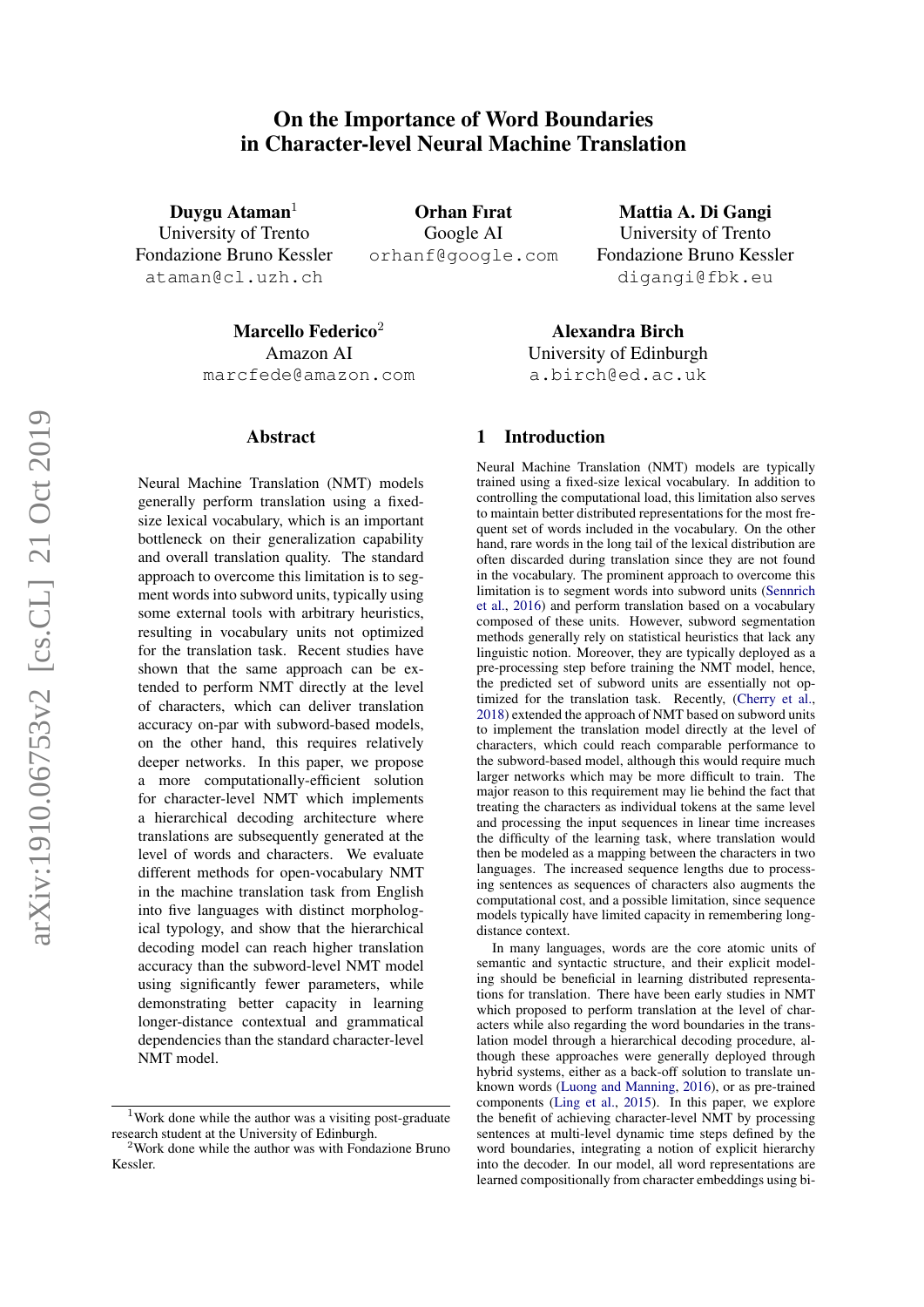directional recurrent neural networks (bi-RNNs) [\(Schuster](#page-6-4) [and Paliwal,](#page-6-4) [1997\)](#page-6-4), and decoding is performed by generating each word character by character based on the predicted word representation through a hierarchical beam search algorithm which takes advantage of the hierarchical architecture while generating translations.

We present the results of an extensive evaluation comparing conventional approaches for open-vocabulary NMT in the machine translation task from English into five morphologically-rich languages, where each language belongs to a different language family and has a distinct morphological typology. Our findings show that using the hierarchical decoding approach, the NMT models are able to obtain higher translation accuracy than the subword-based NMT models in many languages while using significantly fewer parameters, where the character-based models implemented with the same computational complexity may still struggle to reach comparable performance. Our analysis also shows that explicit modeling of word boundaries in character-level NMT is advantageous for capturing longer-term contextual dependencies and generalizing to morphological variations in the target language.

# 2 Neural Machine Translation

In this paper, we use recurrent NMT architectures based on the model developed by Bahdanau et al. [\(Bahdanau et al.,](#page-6-5) [2014\)](#page-6-5). The model essentially estimates the conditional probability of translating a source sequence  $x = (x_1, x_2, \ldots, x_m)$ into a target sequence  $y = (y_1, y_2, \dots y_n)$ , using the decomposition

$$
p(y|x) = \prod_{j=1}^{n} p(y_j|y_{\leq j}, x_m, ..., x_1)
$$
 (1)

where  $y_{\leq j}$  is the target sentence history defined by the sequence  $\{y_1...y_{j-1}\}.$ 

The inputs of the network are *one-hot* vectors representing the tokens in the source sentence, which are binary vectors with a single bit set to 1 to identify a specific token in the vocabulary. Each one-hot vector is then mapped to a dense continuous representation, *i.e.* an embedding, of the source tokens via a look-up table. The representation of the source sequence is computed using a multi-layer bi-RNN, also referred as the *encoder*, which maps *x* into *m* dense vectors corresponding to the hidden states of the last bi-RNN layer updated in response to the input token embeddings.

The generation of the translation of the source sentence is called *decoding*, and it is conventionally implemented in an auto-regressive mode, where each token in the target sentence is generated based on an sequential classification procedure defined over the target token vocabulary. In this decoding architecture, a unidirectional recurrent neural network (RNN) predicts the most likely output token  $y_i$  in the target sequence using an approximate search algorithm based on the previous target token  $y_{i-1}$ , represented with the embedding of the previous token in the target sequence, the previous decoder hidden state, representing the sequence history, and the current attention context in the source sequence, represented by the *context vector*  $c_t$ . The latter is a linear combination of the encoder hidden states, whose weights are dynamically computed by a dot product based similarity metric called the *attention model* [\(Luong et al.,](#page-6-6) [2015\)](#page-6-6).

<span id="page-1-0"></span>The probability of generating each target word  $y_i$  is estimated via a softmax function

$$
p(y_i = z_j | x; \theta) = \frac{e^{z_j^T o_i}}{\sum_{k=1}^K e^{z_k^T o_i}}
$$
 (2)

where  $z_j$  is the  $j^{th}$  one-hot vector of the target vocabulary of size  $K$ , and  $o_i$  is the decoder output vector for the  $i^{th}$ target word  $y_i$ . The model is trained by maximizing the loglikelihood of a parallel training set via stochastic gradientdescent [\(Bottou,](#page-6-7) [2010\)](#page-6-7), where the gradients are computed with the back propagation through time [\(Werbos,](#page-6-8) [1990\)](#page-6-8) algorithm.

Due to the softmax function in Equation [2,](#page-1-0) the size of the target vocabulary plays an important role in defining the computational complexity of the model. In the standard architecture, the embedding matrices account for the vast majority of the network parameters, thus, the amount of embeddings that could be learned and stored efficiently needs to be limited. Moreover, for many words corresponding to the long tail of the lexical distribution, the model fails in learning accurate embeddings, as they are rarely observed in varying context, leading the model vocabulary to typically include the most frequent set of words in the target language. This creates an important bottleneck over the vocabulary coverage of the model, which is especially crucial when translating into low-resource and morphologically-rich languages, which often have a high level of sparsity in the lexical distribution.

The standard approach to overcome this limitation has now become applying a statistical segmentation algorithm on the training corpus which splits words into smaller and more frequent*subword* units, and building the model vocabulary composed of these units. The translation problem is then modeled as a mapping between sequences of subword units in the source and target languages [\(Sennrich et al.,](#page-6-0) [2016;](#page-6-0) [Wu](#page-6-9) [et al.,](#page-6-9) [2016;](#page-6-9) [Ataman et al.,](#page-6-10) [2017\)](#page-6-10). The most popular statistical segmentation method is Byte-Pair Encoding (BPE) [\(Sen](#page-6-0)[nrich et al.,](#page-6-0) [2016\)](#page-6-0), which finds the optimal description of a corpus vocabulary by iteratively merging the most frequent character sequences. One problem related to the subwordbased NMT approach is that segmentation methods are typically implemented as pre-processing steps to NMT, thus, they are not optimized simultaneously with the translation task in an end-to-end fashion. This can lead to morphological errors at different levels, and cause loss of semantic or syntactic information [\(Ataman et al.,](#page-6-10) [2017\)](#page-6-10), due to the ambiguity in subword embeddings. In fact, recent studies have shown that the same approach can be extended to implement the NMT model directly at the level of characters, which could alleviate potential morphological errors due to subword segmentation. Although character-level NMT models have shown the potential to obtain comparable performance with subwordbased NMT models, this would require increasing the computational cost of the model, defined by the network parameters [\(Kreutzer and Sokolov,](#page-6-11) [2018;](#page-6-11) [Cherry et al.,](#page-6-1) [2018\)](#page-6-1). As given in Figure [1a](#page-2-0) implementing the NMT decoder directly at the level of characters leads to repetitive passes over the attention mechanism and the RNNs modeling the target language for each character in the sentence. Since the distributed representations of characters are shared among different word and sentence-level context, the translation task requires a network with high capacity to learn this vastly dynamic context.

## 3 Hierarchical Decoding

In this paper, we explore the benefit of integrating a notion of hierarchy into the decoding architecture which could increase the computational efficiency in character-level NMT, following the work of [\(Luong and Manning,](#page-6-2) [2016\)](#page-6-2). In this architecture, the input embedding layer of the decoder is augmented with a character-level bi-RNN, which estimates a composition function over the embeddings of the characters in each word in order to compute the distributed representations of target words.

Given a bi-RNN with a forward  $(f)$  and backward  $(b)$ layer, the word representation  $w$  of a token of  $t$  characters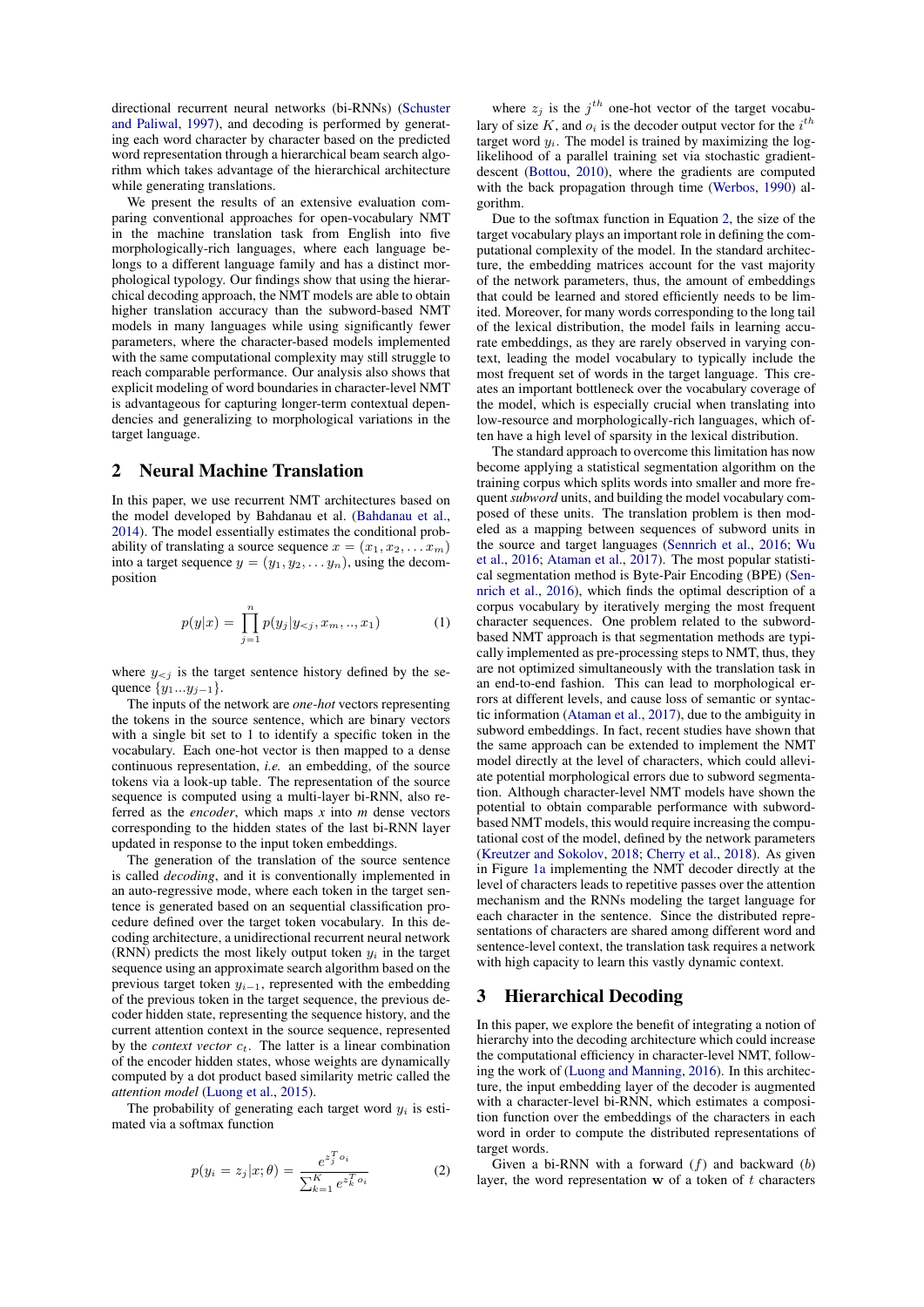<span id="page-2-0"></span>

Figure 1: (a) Hierarchical NMT decoder: input words are encoded as character sequences and the translation is predicted at the level of words. The output words are generated as character sequences. (b) Character-level NMT decoder: the next token in the sentence is predicted by computing the attention weights and the target context repetitively for each character in the sentence.

is computed from the hidden states  $\mathbf{h}_f^t$  and  $\mathbf{h}_b^0$ , *i.e.* the final outputs of the forward and backward RNNs, as follows:

$$
\mathbf{w} = \mathbf{W}_f \mathbf{h}_f^t + \mathbf{W}_b \mathbf{h}_b^0 + \mathbf{b}
$$
 (3)

where  $W_f$  and  $W_b$  are weight matrices associated to each RNN and b is a bias vector. The embeddings of characters and the parameters of the word composition layer are jointly learned while training the NMT model. Since all target word representations are computed compositionally, the hierarchical decoding approach eliminates the necessity of storing word embeddings, significantly reducing the number of parameters.

Each word in the target sentence is predicted by an RNN operating at the level of words, using the compositional target word representations, target sentence history and the context vector computed by the attention mechanism only in the beginning of a new word generation. Instead of classifying the predicted target word in the vocabulary, its distributed representation is fed to a character-level RNN to generate the surface form of the word one character at a time by modeling the probability of observing the  $k_{th}$  character of the  $j_{th}$  word with length l,  $p(y_{j,k}|y_{\le j}, y_{j,\le k})$ , given the previous words in the sequence and the previous characters in the word.

The translation probability is then decomposed as:

$$
p(y|x) = \prod_{j=1}^{n} \prod_{k=1}^{l} p(y_{j,k}|y_{j, (4)
$$

Similar to [\(Luong and Manning,](#page-6-2) [2016\)](#page-6-2), the information necessary to generate the surface form is encoded into the attentional vector  $\hat{h}_t$ :

$$
\hat{h}_t = \tanh(W[c_t; h_t]) \tag{5}
$$

where  $h_t$  is the hidden state of the word-level RNN representing the current target context. The attentional vector is used to initialize the character RNN, and after the generation of the first character in the word, character decoding continues in an auto-regressive mode, where the embedding of the each character is fed to the RNN to predict the next character in the word. The decoder consecutively iterates over the words and characters in the target sentence, where each RNN is updated at dynamic time steps based on the word boundaries.

## 4 Hierarchical Beam Search

| function HierarhicalBeamSearch(Hyp,Best,t)                                   |
|------------------------------------------------------------------------------|
| NewHyp $\leftarrow$ ()                                                       |
| for all (seq, score, state) in Hyp do:                                       |
| (chars, logpr, stâte) $\leftarrow$ CharRNN <sub>Fwd</sub> (tail(seq), state) |
| for all $(c,lp)$ in $(characters, logpr)$ do:                                |
| hyp=[append(seq,c),score+lp,state]                                           |
| <b>if</b> (IsSolution(hyp) and                                               |
| $hyp_score > Best_score)$                                                    |
| <b>then</b> Best=hyp                                                         |
| else Push(NewHyp,hyp)                                                        |
| $NewHyp \leftarrow Prune(NewHyp, Best)$                                      |
| $NewHyp \leftarrow TopB(NewHyp)$                                             |
| NewHyp.state $\leftarrow$ WordRNN $_{End}$ (NewHyp)                          |
| $if$ (NewHyp)                                                                |
| <b>return</b> BeamSearch(NewHyp,Best,t+1)                                    |
| else return Best                                                             |

Algorithm 1: Hierarchical beam search algorithm.

In order to achieve efficient decoding with the hierarchical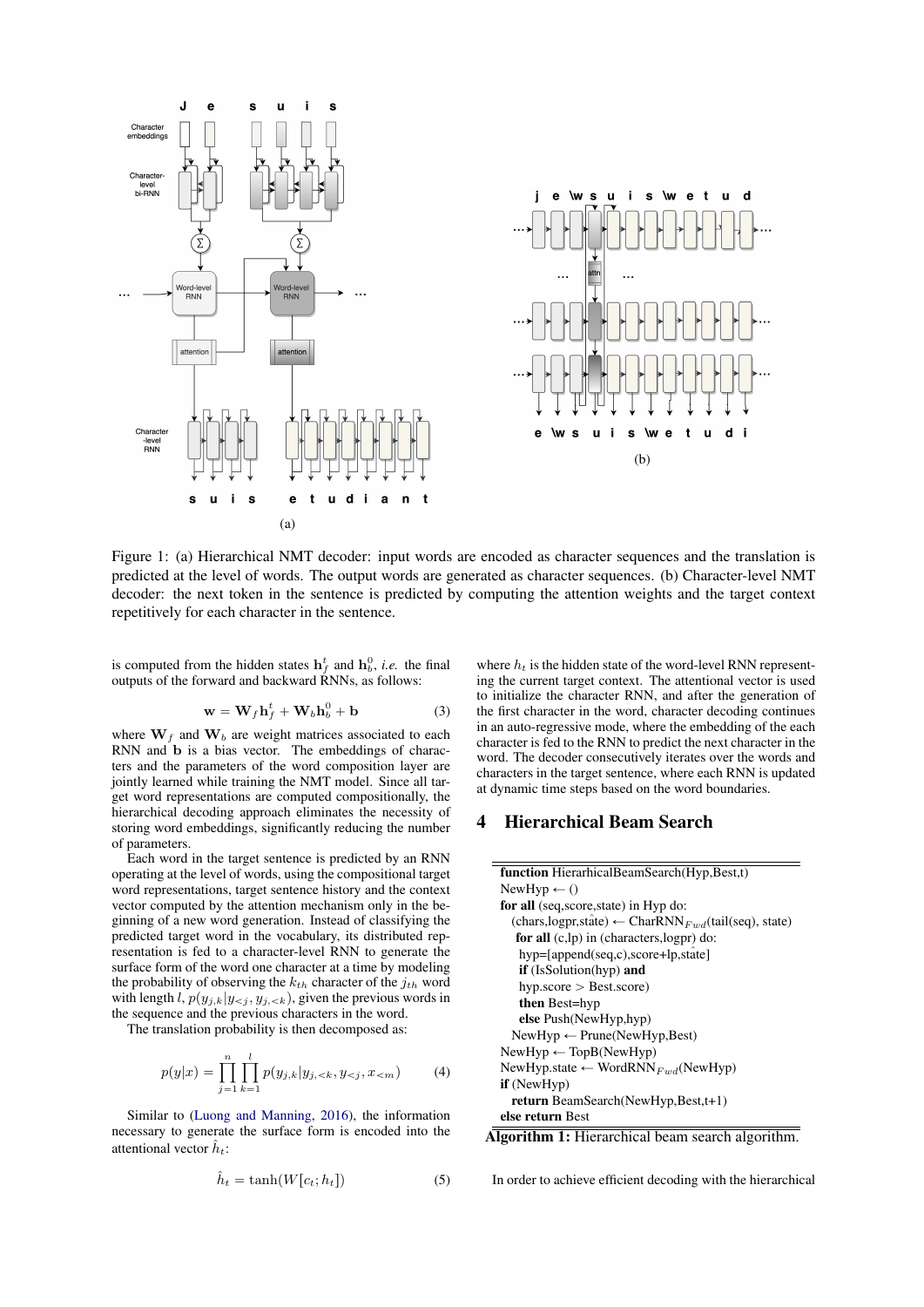<span id="page-3-2"></span>

| Model             |             |                 | <b>BLEU</b> |       |       | Avg. Num.     |
|-------------------|-------------|-----------------|-------------|-------|-------|---------------|
|                   | AR          | CS <sup>-</sup> | DE          | TТ    | TR    | <b>Params</b> |
| <b>Subwords</b>   | 14.27       | 16.60           | 24.29       | 26.23 | 8.52  | 22M           |
| <b>Characters</b> | 12.72       | 16.94           | 22.23       | 24.33 | 10.63 | 7.3M          |
| Hierarchical      | 15.55 16.79 |                 | 23.91       | 26.64 | 9.74  | 7.3M          |

Table 1: Results of the evaluation of models in translating languages with different morphological typology using the IWSLT data sets. The average number of parameters are calculated only for the decoders of the NMT models at a resolution of millions (M). The best scores for each translation direction are in bold font. All improvements over the baselines are statistically significant (p-value  $< 0.01$ ).

<span id="page-3-3"></span>

Figure 2: Lexical sparsity and average sentence lengths in different languages.

NMT decoder, we implement a *hierarchical beam search* algorithm. Similar to the standard algorithm, the beam search starts by predicting the B most likely characters and storing them in a character beam along with their probabilities. The beams are reset each time the generation of a word is complete and the B most likely words are used to update the hidden states of the word-level RNN, which are fed to the character RNN to continue the beam search. When the beam search is complete, the most likely character sequence is generated as the best hypothesis.

# 5 Experiments

We evaluate decoding architectures using different levels of granularity in the vocabulary units and the attention mechanism, including the standard decoding architecture implemented either with subword [\(Sennrich et al.,](#page-6-0) [2016\)](#page-6-0) or fully character-level [\(Cherry et al.,](#page-6-1) [2018\)](#page-6-1) units, which constitute the baseline approaches, and the hierarchical decoding architecture, by implementing all in Pytorch [\(Paszke et al.,](#page-6-12) [2017\)](#page-6-12) within the OpenNMT-py framework [\(Klein et al.,](#page-6-13) [2017\)](#page-6-13). In order to evaluate how each generative method performs in languages with different morphological typology, we model the machine translation task from English into five languages from different language families and exhibiting distinct morphological typology: Arabic (*templatic*), Czech (*mostly fusional, partially agglutinative*), German (*fusional*), Italian (*fusional*) and Turkish (*agglutinative*). We use the TED Talks corpora [\(Cettolo,](#page-6-14) [2012\)](#page-6-14) for training the NMT models, which range from 110K to 240K sentences, and the official development and test sets from  $IWSLT<sup>1</sup>$  $IWSLT<sup>1</sup>$  $IWSLT<sup>1</sup>$  [\(Cettolo et al.,](#page-6-15) [2017\)](#page-6-15). The low-resource settings for the training data allows us to examine the quality of the internal representations learned by each decoder under high data sparseness. In order to evaluate how the performance of each method scales with increasing data size, we evaluate the models also by training with a multidomain training data using the public data sets from WMT<sup>[2](#page-3-1)</sup> [\(Bojar et al.,](#page-6-16) [2016\)](#page-6-16) in the English-to-German direction, followed by an analysis on each model's capability in generalizing to morphological variations in the target language, using the Morpheval [\(Burlot et al.,](#page-6-17) [2018\)](#page-6-17) evaluation sets.

All models are implemented using gated recurrent units (GRU) [\(Cho et al.,](#page-6-18) [2014\)](#page-6-18) with the same number of parameters. The hierarchical decoding model implements a 3-layer GRU architecture, which is compared with a character-level decoder which also uses a 3-layer stacked GRU architecture. The subword-level decoder has a 2-layer stacked GRU architecture, to account also for the larger number of embedding parameters. The models using the standard architecture have the attention mechanism after the first GRU layer, and have residual connections after the second layer [\(Barone](#page-6-19) [et al.,](#page-6-19) [2017\)](#page-6-19). The hierarchical decoder implements the attention mechanism after the second layer and has a residual connection between the first and second layers.

The source sides of the data used for training characterlevel NMT models are segmented using BPE with 16,000 merge rules on the IWSLT data, and 32,000 on WMT. For subword-based models we learn shared merging rules for BPE for 16,000 (in IWSLT) and 32,000 (in WMT) units. The models use an embedding and hidden unit size of 512 under low-resource (IWSLT) and 1024 under high-resource (WMT) settings, and are trained using the Adam [\(Kinga and](#page-6-20) [Ba,](#page-6-20) [2015\)](#page-6-20) optimizer with a learning rate of 0.0003 and decay of 0.5, batch size of 100 and a dropout of 0.2. Decoding in all models is performed with a beam size of 5. The accuracy of each output is measured in terms of the BLEU metric [\(Pa](#page-6-21)[pineni et al.,](#page-6-21) [2002\)](#page-6-21) and the significance of the improvements are measured using bootstrap hypothesis testing [\(Clark et al.,](#page-6-22) [2011\)](#page-6-22).

<span id="page-3-0"></span><sup>&</sup>lt;sup>1</sup>The International Workshop on Spoken Language Translation.

<span id="page-3-1"></span> $2$ The Conference on Machine Translation, with shared task organized for news translation.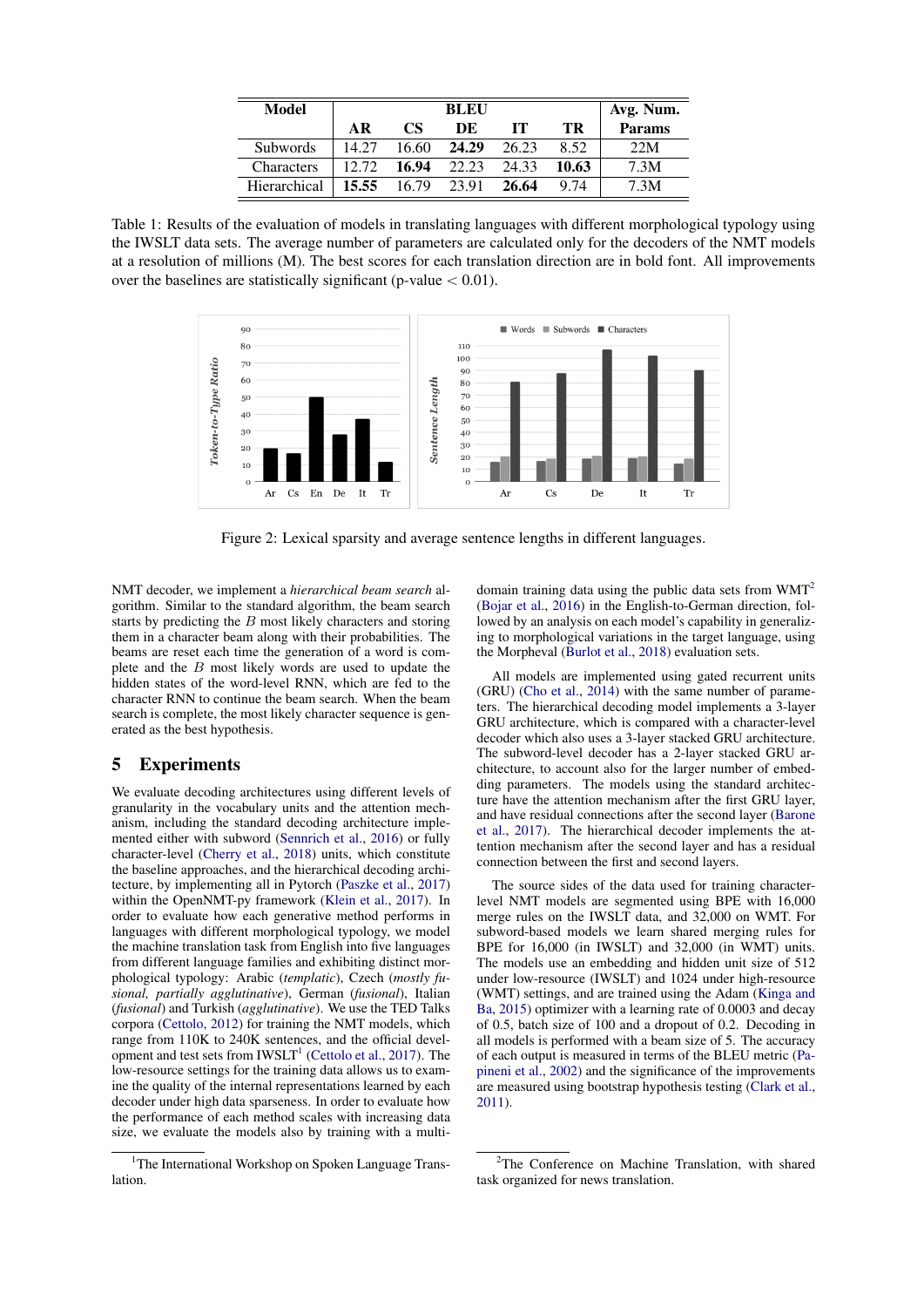<span id="page-4-1"></span>

| <b>Variation</b>                      | <b>Chars</b> | <b>Subwords</b> | Hier. |
|---------------------------------------|--------------|-----------------|-------|
| <b>Paradigm contrast features</b>     |              |                 |       |
| Positive vs. comparative adjective    | 71.4         | 68.4            | 70.1  |
| Present vs. future tense              | 85.7         | 92.0            | 90.6  |
| Negation                              | 97.8         | 97.0            | 94.8  |
| Singular vs. plural noun              | 88.2         | 88.8            | 88.6  |
| Present vs. past tense                | 92.0         | 93.3            | 95.4  |
| Compound generation                   | 60.2         | 65.4            | 57.8  |
| Indicative vs. conditional mode       | 86.4         | 88.2            | 92.3  |
| <b>Average</b>                        | 83.1         | 84.7            | 84.2  |
| <b>Agreement features</b>             |              |                 |       |
| Pronoun vs. Nouns (gender)            | 96.5         | 97.4            | 98.8  |
| Pronoun vs. Nouns (number)            | 95.4         | 96.0            | 93.4  |
| Pronoun (plural)                      | 88.6         | 94.3            | 92.2  |
| Pronoun (relative-gender)             | 74.2         | 76.4            | 78.9  |
| Pronoun (relative-number)             | 84.2         | 90.2            | 87.0  |
| Positive vs. superlative adjective    | 76.2         | 68.2            | 80.4  |
| Simple vs. coordinated verbs (number) | 96.4         | 93.4            | 97.2  |
| Simple vs. coordinated verbs (person) | 92.3         | 92.8            | 93.5  |
| Simple vs. coordinated verbs (tense)  | 82.4         | 86.0            | 90.2  |
| <b>Average</b>                        | 87.4         | 88.3            | 90.17 |

Table 2: Results of the evaluation of models in capturing morphological variations in the output using the Morpheval English-German test set. The accuracy is measured with the percentage of correctly captured morphological contrasts. The best scores for each translation direction are in bold font.

## 6 Results

The results of the experiments given in Table [1](#page-3-2) show that the hierarchical decoder can reach performance comparable to or better than the NMT model based on subword units in all languages while using almost three times less number of parameters. The improvements are especially evident in Arabic and Turkish, languages with the most complex morphology, where the accuracy with the hierarchical decoder is 1.28 and 1.22 BLEU points higher, respectively, and comparable in Czech, Italian and German, which represent the fusional languages. In Czech, the hierarchical model outperforms the subword-based model by 0.19 BLEU and in Italian by 0.41 BLEU points. The subword-based NMT model achieves the best performance in German, a language that is rich in compounding, where explicit subword segmentation might allow learning better representations for translation units.

The fully character-level NMT model, on the other hand, obtains higher translation accuracy than the hierarchical model in Turkish, with an improvement of 0.91 BLEU, and in Czech with 0.15 BLEU points. As can be seen in the statistical characteristics of the training sets illustrated by plotting the token-to-type ratios in each language (Figure [2\)](#page-3-3), these two directions constitute the most sparse settings, where Turkish has the highest amount of sparsity in the benchmark, followed by Czech, and the improvements seem to be proportional to the amount of sparsity in the language. This suggests that in case of high lexical sparsity, learning to translate based on representations of characters might aid in reducing contextual sparsity, allowing to learn better distributed representations. As the training data size increases, one would expect the likelihood of observing rare words to decrease, especially in languages with low morphological complexity, along with the significance of representing rare and unseen words [\(Cherry](#page-6-1) [et al.,](#page-6-1) [2018\)](#page-6-1). Our results support this hypothesis, where decreasing lexical sparsity, either in the form of the training data size, or the morphological complexity of the target language, eliminates the advantage of character-level translation. In

<span id="page-4-0"></span>

| Model        | newstest15 |
|--------------|------------|
| Subwords     | 22.71      |
| Characters   | 20.34      |
| Hierarchical | 22.19      |

Table 3: Experiment results in the English-to-German direction with WMT data sets. Translation accuracy is measured with BLEU. Best scores are in bold font.

Arabic and Italian, where the training data is almost twice as large as the other languages, using the hierarchical model provides improvements of 2.83 and 2.31 BLEU points over the character-level NMT model. In German, the fully characterlevel NMT model still achieves the lowest accuracy, with 2.06 BLEU points below the subword-based model. This might be due to the increased level of contextual ambiguity leading to difficulty in learning reliable character embeddings when the model is trained over larger corpora. Another factor which might affect the lower performance of character-level models is the average sentence lengths, which are much longer compared to the sentence lengths resulting from with subword segmentation (Figure [2\)](#page-3-3).

In the experiments conducted in the English-to-German translation direction, the results of which are given in Table [3,](#page-4-0) accuracy obtained with the hierarchical and subword-based NMT decoders significantly increase with the extension of the training data, where the subword-based model obtains the best accuracy, followed by the hierarchical model, and the character-level NMT model obtains significantly lower accuracy compared to both approaches. Studies have shown that character-level NMT models could potentially reach the same performance with the subword-based NMT models [\(Cherry](#page-6-1) [et al.,](#page-6-1) [2018\)](#page-6-1), although this might require increasing the capacity of the network. On the other hand, the consistency in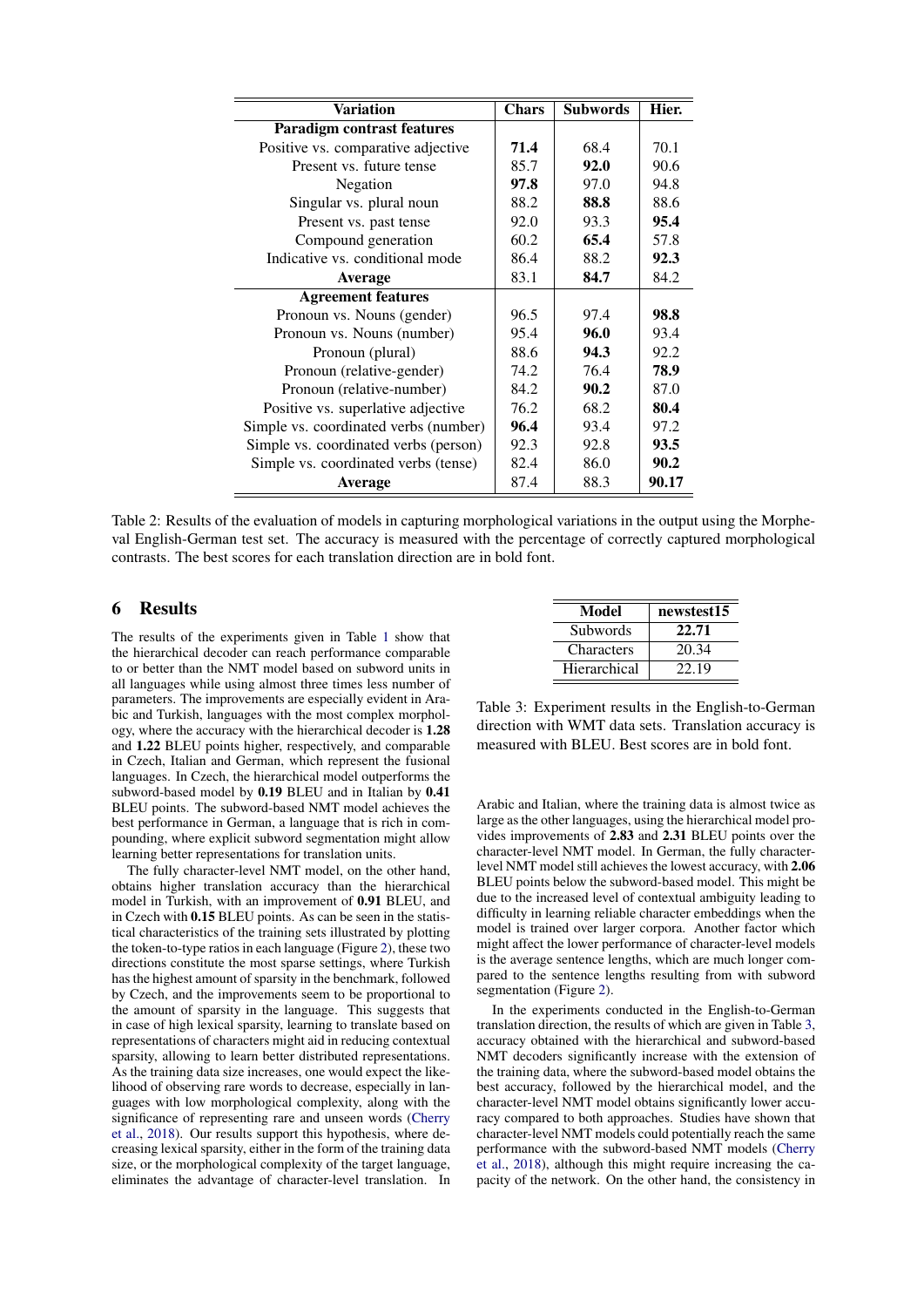<span id="page-5-0"></span>

| when a friend of mine told me that I needed to<br>Input<br>see this great video about a guy protesting bicycle fines<br>in New York City, I admit I wasn't very interested.<br>bir arkadaşım New York'ta bisiklet protestosunu<br>Output<br>protesto etmek için bu filmi izlemeye<br>Subword-based<br>ihtivacım olduğunu söylemişti.<br><b>Decoder</b><br>bana bir arkadasım bana New York'ta bir adam ile ilgili<br>Output |
|-----------------------------------------------------------------------------------------------------------------------------------------------------------------------------------------------------------------------------------------------------------------------------------------------------------------------------------------------------------------------------------------------------------------------------|
|                                                                                                                                                                                                                                                                                                                                                                                                                             |
|                                                                                                                                                                                                                                                                                                                                                                                                                             |
|                                                                                                                                                                                                                                                                                                                                                                                                                             |
|                                                                                                                                                                                                                                                                                                                                                                                                                             |
|                                                                                                                                                                                                                                                                                                                                                                                                                             |
|                                                                                                                                                                                                                                                                                                                                                                                                                             |
|                                                                                                                                                                                                                                                                                                                                                                                                                             |
| Character-based<br>bir adam hakkında görmem gereken bir adam hakkında                                                                                                                                                                                                                                                                                                                                                       |
| görmem gerektiğini söyledi.<br>Decoder                                                                                                                                                                                                                                                                                                                                                                                      |
| bir arkadaşım New York'ta bisiklet yapmaya<br>Output                                                                                                                                                                                                                                                                                                                                                                        |
| Hierarchical<br>ihtiyacım olduğunu söylediği zaman,                                                                                                                                                                                                                                                                                                                                                                         |
| kabul ettim.<br><b>Decoder</b>                                                                                                                                                                                                                                                                                                                                                                                              |
| bir arkadaşım New York şehrindeki bisiklet cezalarını protesto<br>Reference                                                                                                                                                                                                                                                                                                                                                 |
| eden bir adamın bu harika videosunu izlemem gerektiğini                                                                                                                                                                                                                                                                                                                                                                     |
| söylediğinde, kabul etmeliyim ki çok da ilgilenmemiştim.                                                                                                                                                                                                                                                                                                                                                                    |

Table 4: Example translations with different approaches in Turkish

the accuracy obtained using the hierarchical decoding model from low to mid resource settings suggests that explicit modeling of word boundaries aids in achieving a more efficient solution to character-level translation.

Since solely relying on BLEU scores may not be sufficient in understanding the generative properties of different NMT models, we perform an additional evaluation in order to assess the capacity of models in learning syntactic or morphological dependencies using the Morpheval test suites, which consist of sentence pairs that differ by one morphological contrast, and each output accuracy is measured in terms of the percentage of translations that could convey the morphological contrast in the target language. Table [2](#page-4-1) lists the performance of different NMT models implementing decoding at the level of subwords, characters, or hierarchical wordcharacter units in capturing variances in each individual morphological paradigm and preserving the agreement between inflected words and their dependent lexical items. The results of our analysis support the benefit of using BPE in German as an open-vocabulary NMT solution, where the subwordbased model obtains the highest accuracy in most of the morphological paradigm generation tasks. The character-level model shows to be promising in capturing few morphological features better than the former, such as negation or comparative adjectives, and in capturing agreement features, the hierarchical decoding model generally performs better than the subword-based model. The dominance of subword-based models could be due to the high level of compounding in German where segmentation is possibly beneficial in splitting compound words and aiding better syntactic modeling in some cases. These results generally suggest the importance of processing the sentence context at the word level in order to induce a better notion of syntax during generation.

In order to better illustrate the differences in the outputs of each NMT model, we also present some sample translations in Table [4,](#page-5-0) obtained by translating English into Turkish using the NMT models trained on the TED Talks corpus. The input sentences are selected such that they are sufficiently long so that one can see the ability of each model in capturing long-distance dependencies in context. The input sentence is from a typical conversation, which requires remembering a long context with many references. We highlight the words in each output that is generated for the first time. Most of the models fail to generate a complete translation, starting to forget the sentence history after the generation of a few words, indicated by the start of generation of repetitions of the previously generated words. The character-level decoder seems to have the shortest memory span, followed by the subwordbased decoder, which completely omits the second half of the sentence. Despite omitting the translations of the last four words in the input and some lexical errors, the hierarchical decoder is the only model which can generate a meaningful and grammatically-correct sentence, suggesting that modeling translation based on a context defined at the lexical level might help to learn better grammatical and contextual dependencies, and remembering longer history.

Although current methodology in NMT allows more efficient processing by implementing feed-forward architectures [\(Vaswani et al.,](#page-6-23) [2017\)](#page-6-23), our approach can conceptually be applied within these frameworks. In this paper, we limit the evaluation to recurrent architectures for comparison to previous work, including [\(Luong and Manning,](#page-6-2) [2016\)](#page-6-2), [\(Sennrich](#page-6-0) [et al.,](#page-6-0) [2016\)](#page-6-0) and [\(Cherry et al.,](#page-6-1) [2018\)](#page-6-1), and leave implementation of hierarchical decoding with feed-forward architectures to future work.

# 7 Conclusion

In this paper, we explored the idea of performing the decoding procedure in NMT in a multi-dimensional search space defined by word and character level units via a hierarchical decoding structure and beam search algorithm. Our model obtained comparable to better performance than conventional open-vocabulary NMT solutions, including subword and character-level NMT methods, in many languages while using a significantly smaller number of parameters, showing promising application under high-resource settings. Our software is available for public usage<sup>[3](#page-5-1)</sup>.

#### 8 Acknowledgments

This project received funding from the European Unions Horizon 2020 research and innovation programme under grant agreements 825299 (GoURMET) and 688139 (SUMMA).

<span id="page-5-1"></span><sup>3</sup> https://github.com/d-ataman/Char-NMT